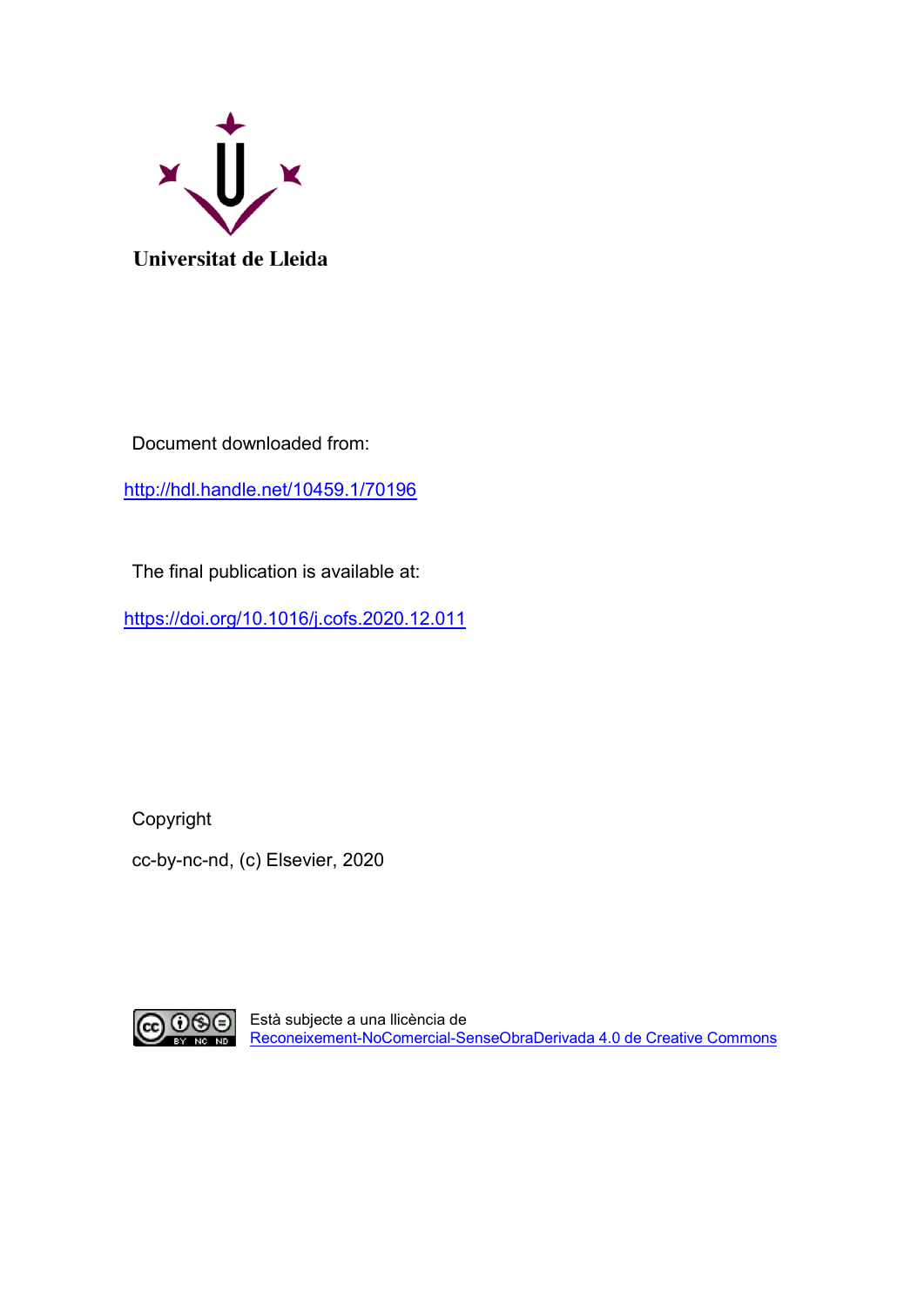| $\mathbf{1}$   | An overview of mycotoxin biomarker application in exposome-health                                                 |
|----------------|-------------------------------------------------------------------------------------------------------------------|
| $\overline{2}$ | studies                                                                                                           |
| 3              |                                                                                                                   |
| 4              | Marín, Sonia <sup>a*</sup> , Ramos, Antonio J.ª, Sanchis, Vicente <sup>a</sup> , Cano-Sancho, German <sup>b</sup> |
| 5              |                                                                                                                   |
| 6              | aFood Technology Dept, Agrotecnio Center, University of Lleida, Spain                                             |
| 7              | <sup>b</sup> LABERCA, Oniris, INRAE, Nantes, France                                                               |
| 8              |                                                                                                                   |
| 9              |                                                                                                                   |
| 10             | *Corresponding author (sonia.marin@udl.cat, Tel 34 973 702542, Fax 34 973 702596)                                 |
| 11             |                                                                                                                   |
| 12             | Sonia Marín: sonia.marin@udl.cat                                                                                  |
| 13             | Vicente Sanchis: vicente.sanchis@udl.cat                                                                          |
| 14             | Antonio J. Ramos: antonio.ramos@udl.cat                                                                           |
| 15             | German Cano-Sancho: german.cano-sancho@oniris-nantes.fr                                                           |
| 16             |                                                                                                                   |
| 17             | <b>Highlights</b>                                                                                                 |
| 18             | Monitoring of biomarkers reveal the exposure to AF, OTA and DON, mainly                                           |
| 19             | Biomarkers results in blood and urine give complementary exposure information.                                    |
| 20             | Improved instrumental techniques enable multimycotoxin detection                                                  |
| 21             | Few studies deal with simultaneous exposure to mycotoxins and other chemical                                      |
| 22             | hazards.                                                                                                          |
| 23             | There is a need to include the mycotoxins in exposome approaches.<br>$\bullet$                                    |

24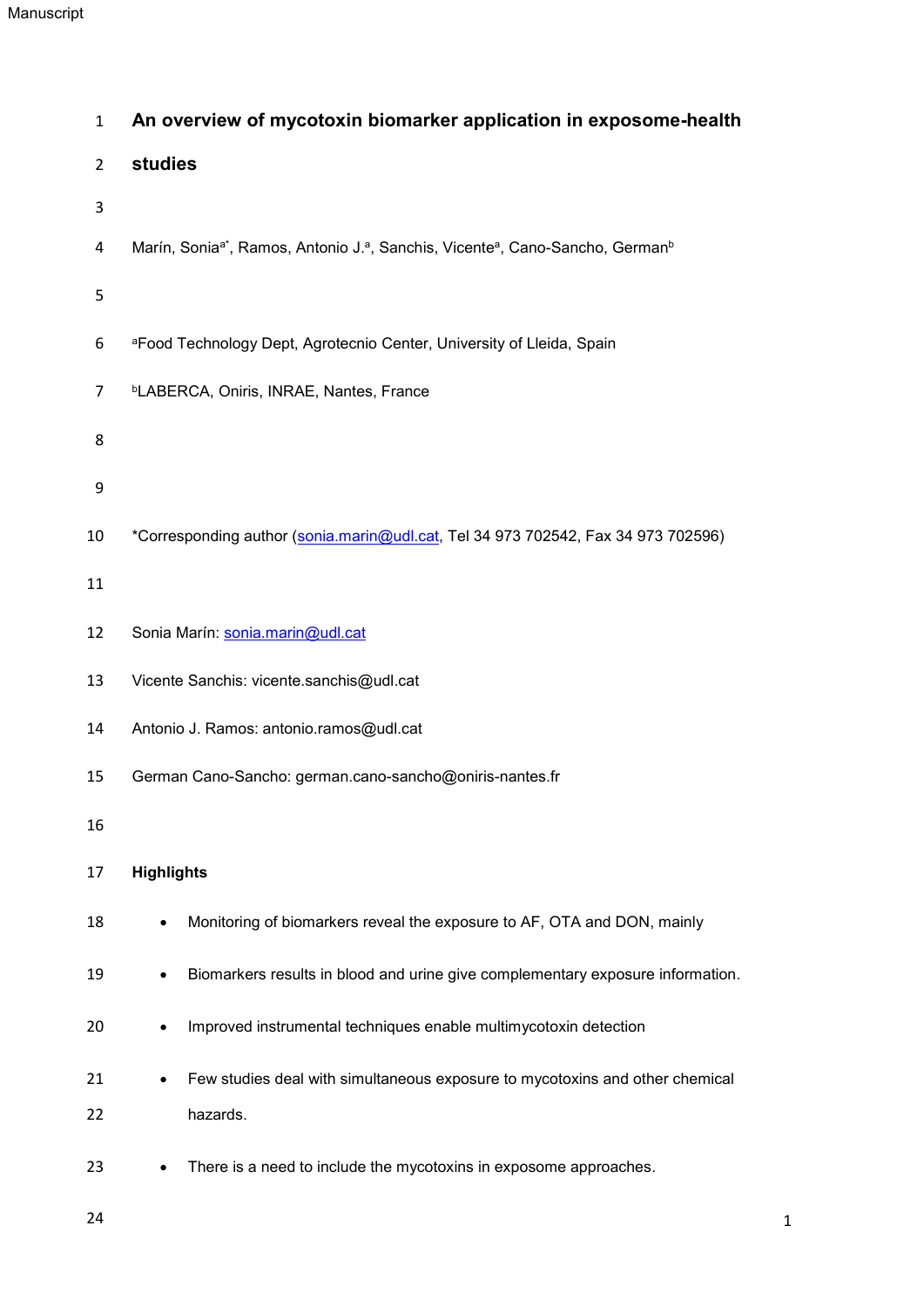- **List of Abbreviations**
- Aflatoxin (AF)
- 27 Aflatoxin  $B_1$  (AFB1)
- 28 Aflatoxin M<sub>1</sub> (AFM1)
- 29 Aflatoxin  $P_1$  (AFP1)
- Aflatoxin Q1 (AFQ1)
- Alternariol (AOH)
- Citrinin (CIT)
- Deoxynivalenol (DON)
- De-epoxy-deoxynivalenol (DOM-1)
- Environmental-wide associations studies (EWAS)
- Fumonisins B (FB)
- 37 Fumonisin  $B_1$  (FB1)
- Glucoside (Glc)
- Glucuronide (GlcA)
- Hydrolysed Fumonisin (HFB)
- High resolution mass spectrometry (HRMS)
- Liquid chromatography (LC)
- Mass spectrometry (MS)
- Nivalenol (NIV)
- Ochratoxin A (OTA)
- Ochratoxin alpha (OTα)
- Patulin (PAT)
- Probable daily intake (PDI)
- Tolerable daily intake (TDI)
- Zearalenone (ZEN)
- Zearalanone (ZAN)
- Zearalenol (ZEL)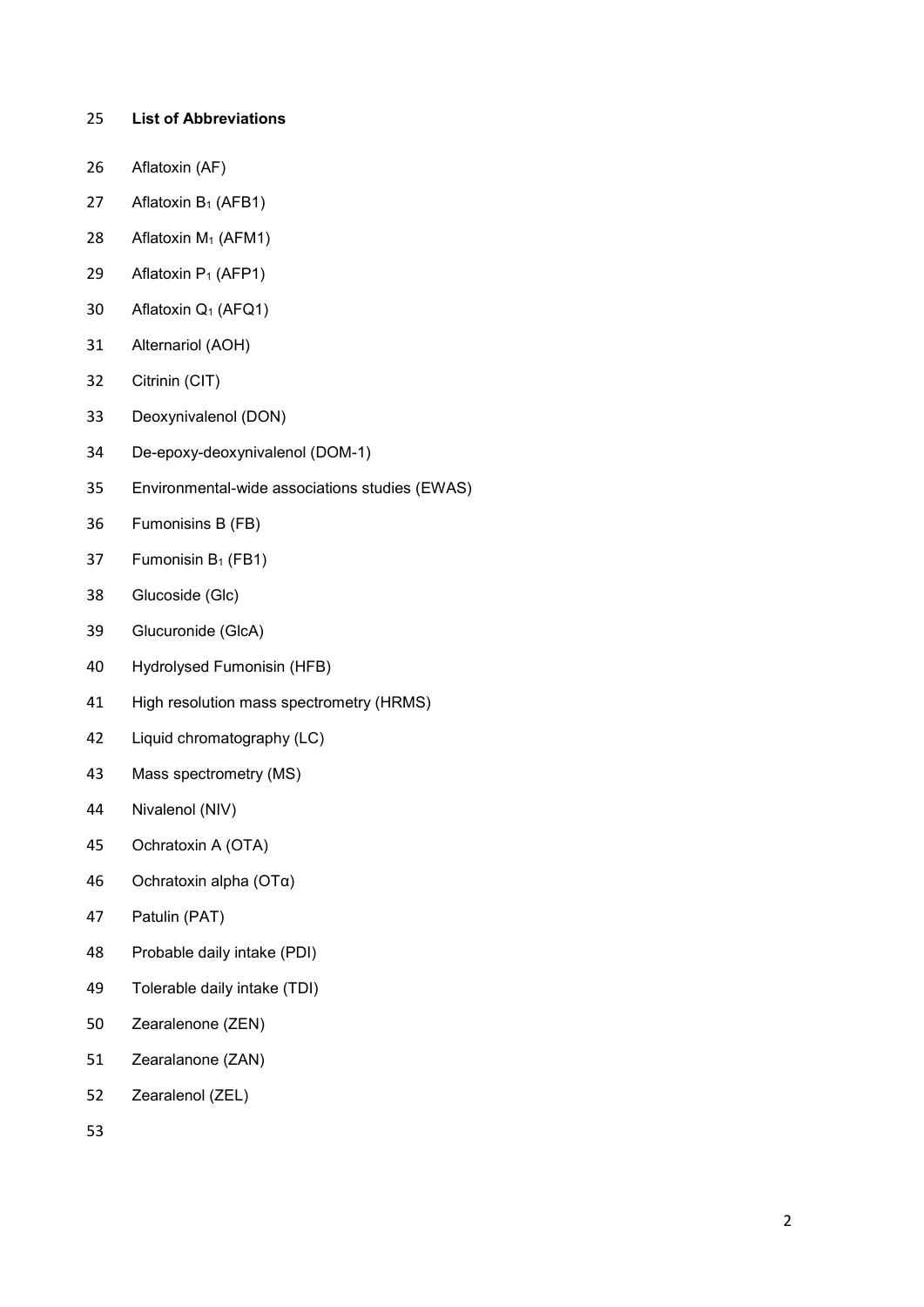# **Abstract**

 Exposure assessment in epidemiological studies remains as a key bias domain, prompting for reliable and accurate methods reflecting the true individual exposure. For that reason, the use of exposure biomarkers has become the gold-standard method for environmental chemicals and food contaminants in epidemiology. In the last few years, a growing list of biomonitoring studies has revealed the widespread exposure of population to mycotoxins, mainly aflatoxins, ochratoxins or trichothecenes, subject to geographical localisation. Despite the advances in mass-spectrometry, mycotoxins remain largely overlooked by mainstream epidemiological research. To date, the scarce epidemiological evidence has elucidated the associations between exposure to aflatoxins and hepatocellular carcinoma, cirrhosis or impairment of infant growth. The novel exposome paradigm offers a unique opportunity to boost the epidemiological research of mycotoxins. Nonetheless, there is an urgent need that mycotoxins catch the attention of mainstream epidemiological researchers, especially those intending to develop chemical-agnostic approaches in pathologies and populations where mycotoxins may represent a concern.

Keywords: mycotoxins, exposome, environmental health, biomonitoring, biomarkers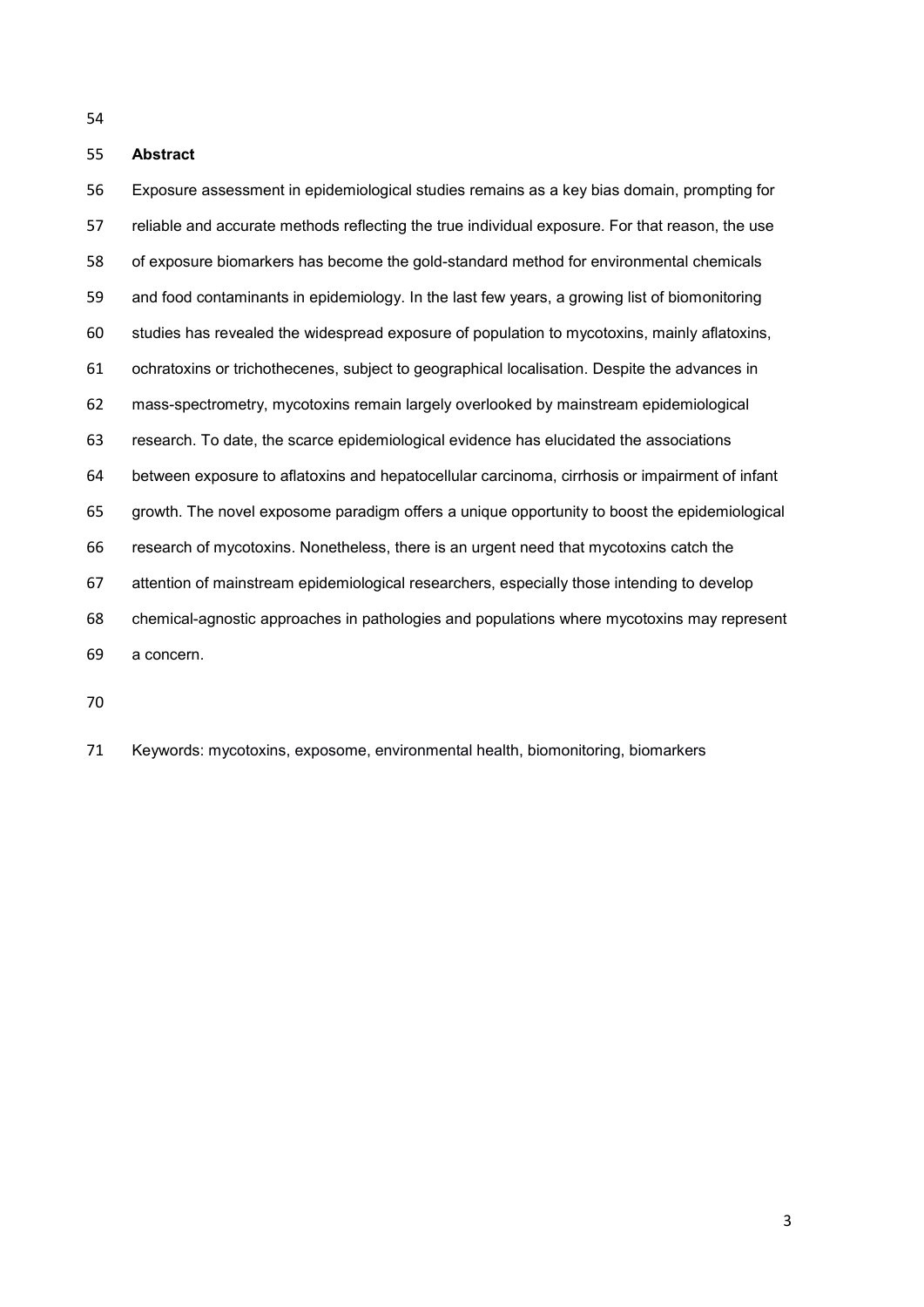| 73  | and evaluated as an indicator of normal biological or pathogenic processes, pharmacologic              |
|-----|--------------------------------------------------------------------------------------------------------|
| 74  | responses to a therapeutic intervention or toxic responses to a toxic agent. Mycotoxns are             |
| 75  | fungal secondary metabolites that are capable of causing disease and death in humans and               |
| 76  | other animals. They are usually present in plant-derived food products; thus human exposure is         |
| 77  | related to vegetable products intake.                                                                  |
| 78  |                                                                                                        |
| 79  | <b>Biomonitoring of mycotoxins</b>                                                                     |
| 80  |                                                                                                        |
| 81  | Mycotoxin biomarkers have been defined as the compounds (e.g., parent toxins and/or a                  |
| 82  | metabolite) or the products of their interaction with target molecules (e.g., protein or DNA           |
| 83  | adducts and glucuronide conjugates) that can be measured in body fluids or tissues and can be          |
| 84  | correlated with ingested mycotoxins. Very often urine is the matrix of choice, as it is easily         |
| 85  | collected. Urine biomarkers mainly represent recent mycotoxin intake, whereas measurements             |
| 86  | in plasma/serum are more likely to represent long-term exposure. Biomarkers analysed both in           |
| 87  | 24h and first-morning urine paired samples have shown that exposure assessment of                      |
| 88  | mycotoxins with fast excretion rates, such as ZEN, DON and AOH, is influenced by the type of           |
| 89  | urine sample chosen, with lower concentrations in the first-morning urines than in 24h urines,         |
| 90  | suggesting that morning urines mainly reflect the exposure from some previous hours and is not         |
| 91  | representative of the overall daily exposure [1].                                                      |
| 92  | Different biomarkers have been proposed for the main mycotoxins in urine. Free DON, DON-15-            |
| 93  | GIcA, and DON-3-GIcA are considered as the best DON-biomarkers of exposure, whereas HT-2               |
| 94  | toxin is the prevailing biomarker of T-2 toxin, and OTA, $\overline{O}$ and their glucuronides are the |
| 95  | main OTA metabolites. Besides, free FB and HFB are the potential FB-biomarkers, while a                |
| 96  | cascade of ZEN metabolites ( $\alpha$ -ZEL, $\beta$ -ZEL, 8-OH-ZEN, 15-OH-ZEN, and ZEN-14-GlcA) are    |
| 97  | considered as ZEN biomarkers in urine. To evaluate acute AF exposure, <b>AFM1</b> , AFQ1, AFP1,        |
| 98  | and AFB1-N7-guanine should be considered in urine.                                                     |
| 99  | Few studies have reported the evaluation of human exposure by coupling the analysis of                 |
| 100 | mycotoxins in human urine to that in blood. A recent study in China, showed that in the plasma         |

72 Biomarkers were defined by Vidal et al. (2018) as characteristics that are objectively measured

samples, OTA was the most prevalent one (incidence of 27.7%), followed by AFB1-lysine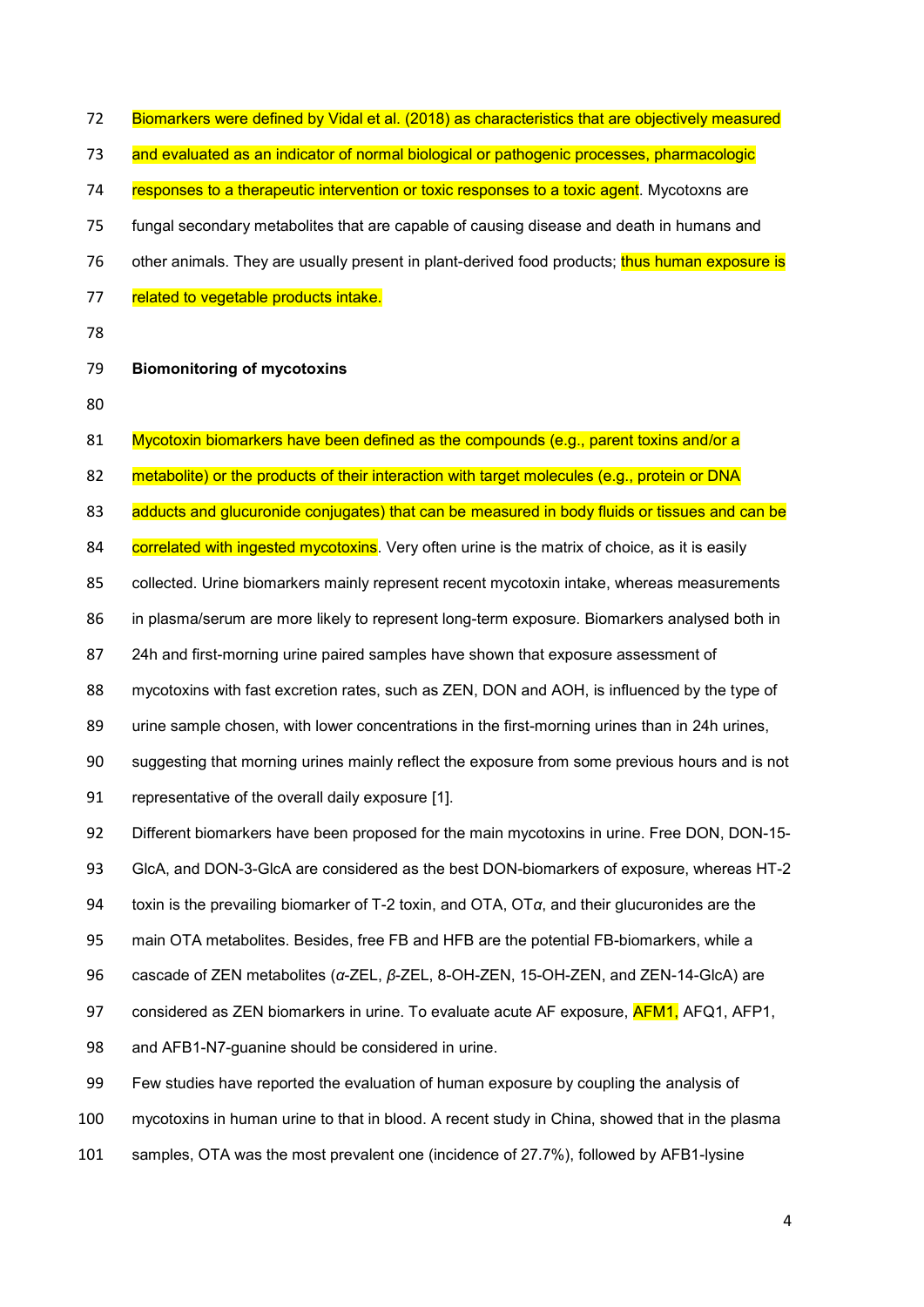(19.6%). On the other hand, in the urine samples, DON-15-GlcA (incidence of 43.8%) was the most abundant mycotoxin, followed by DON-3-GlcA (15.8%), AFM1 (10.4%) and DON (10.0%). In the plasma samples, the mean concentrations of OTA (1.21 mg/L) and ZEN (0.157 mg/L) were higher than those in urine. Conversely, the mean concentrations of FB1 (0.697 mg/L), DON (2.60 mg/L) and ZAN (0.260 mg/L) in plasma were lower than those in urine [2]. Similarly, mycotoxin prevalence was compared in serum and 24h urine by De Ruyck et al. [3], however, they found higher prevalence and smaller differences between these two fluids. Significant correlations have been observed across almost all mycotoxins, when comparing serum to the urinary measurements.

 The use of breast milk in biomonitoring studies is gaining interest due to its easy collection, and because it shows not only the mother's internal exposure levels but also the external exposure of infants during critical windows of development. Most studies exploring AFM1 showed percentages of positive samples exceeding the 25% of analysed samples, and mean 115 concentrations of positive samples ranged from 0.56 to 44000 ng/ $\mathsf{L}$  [4;X,X]. Recent efforts have been devoted to develop highly sensitive multi-biomarker methods for this matrix [5]. Interestingly, wastewater-based epidemiology has recently proved to be a complementary approach to human biomonitoring. It is based on the chemical analysis of biomarkers in urban

wastewater to measure the collective consumption or exposure to chemicals [6].

#### **Methods of analysis**

 Human biomonitoring of mycotoxins relies on suitable methods of analysis, availability of mycotoxin standards and, due to methods improvement, includes an increasing number of co- occurring mycotoxins, although studies rarely include other chemical contaminants. In the last decade, the latest generation of high performance LC-MS/MS instruments, and rapid 'dilute and shoot' methods have allowed for convenient simultaneous analysis of a range of parent mycotoxins in urine, usually including their modified forms. However, multidetection of biomarker's studies in blood plasma or serum are scarce. In the last few years, efforts have been done to develop accurate and sensitive UHPLC-MS/MS methods for multibiomarker's detection in urine [7, 8]. Recently, Vidal et al. [9] highlighted the capability of HRMS to record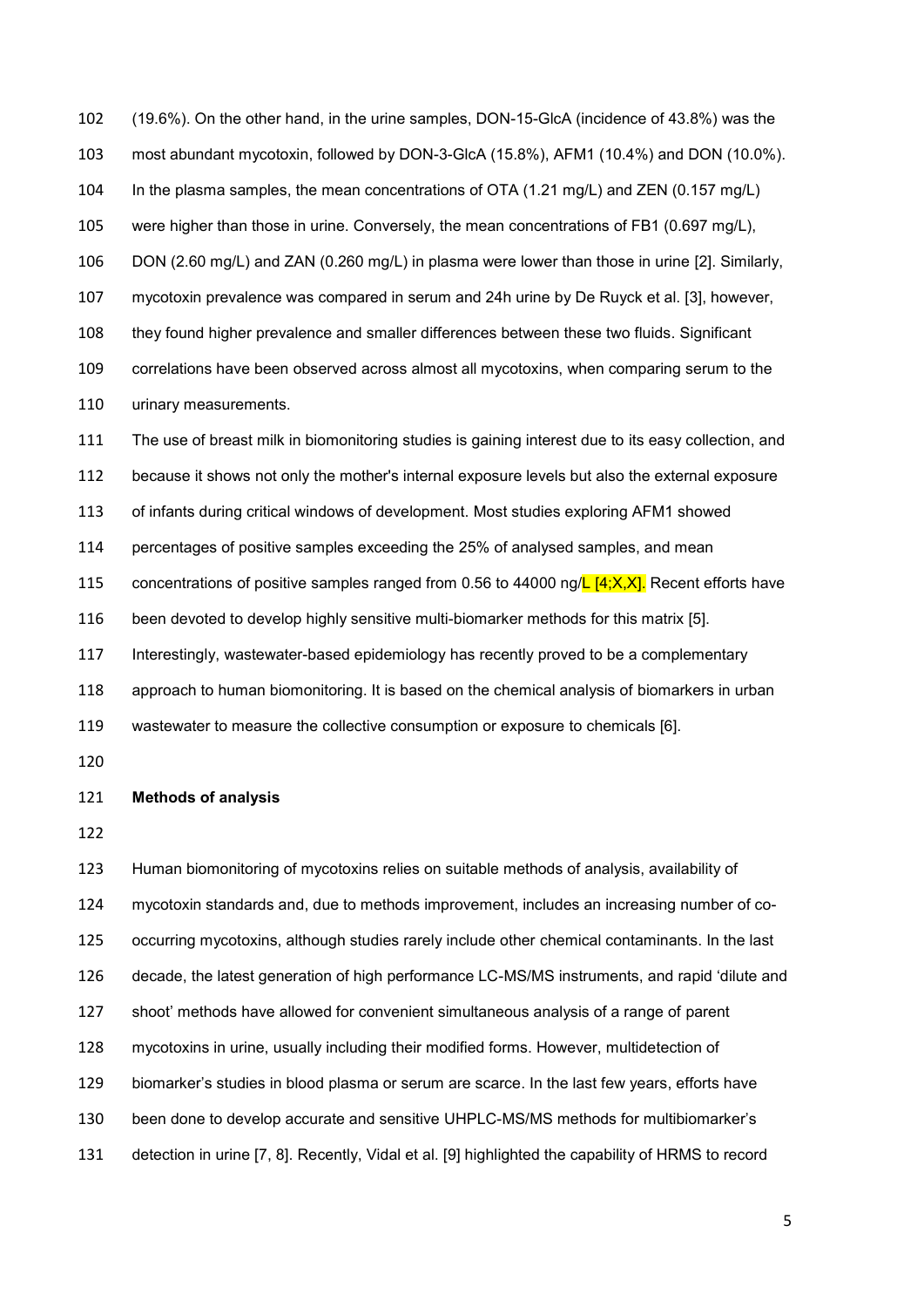- full-scan spectra results of a theoretically unlimited number of compounds that can be detected
- simultaneously at low concentration levels, often belonging to different classes, at the same

time, and consequently, its potential for mycotoxin-biomarker research.

# **Recent studies on biosurveillance of mycotoxins**

 In 2018, Marín et al. [10] reviewed the existing surveys on mycotoxins biomonitoring. DON, OTA, and AF were the most often searched and detected mycotoxins in urine, and they co- occurred in most samples. DON and its metabolites were the most frequent mycotoxins' biomarkers detected. As a result, risk characterization showed that between 6 and 29% of the considered populations were exposed to DON at levels over the TDI, suggesting a medium but worrying risk for the population, and, at the same time, they could be co-exposed to OTA or AFB1 at levels of concern.

Recent studies across Europe showed almost 100% occurrence of mycotoxins in urine

samples. The most prevalent groups were aflatoxins (51%), ergot alkaloids (56%), fumonisins

(40%), ochratoxins (48%), and type B trichothecenes (52%) [3]. In Portugal, DON and its

metabolites (DOM-1, DON-15-GlcA and DON-3-GlcA) were the most frequently detected

biomarkers in 24h urine samples with 63% (DON), 41% (DOM-1), 52% (DON-15-GlcA), 44%

(DON-3-GlcA) of positive samples. If considering DON and its metabolites, 78% of participants

were exposed to DON, and 20% of samples were positive also to DON-3Glc. ZEN was the

second most frequent detected mycotoxin with 48% of positive samples. Regarding ZEN

metabolites, ZEN-14-GlcA was detected in the same proportion. OTA was detected in 18% of

urine samples, whereas AOH was detected in 29% of the urine samples for the first time.

Regarding FB1, 7% of urine samples were positive for FB1 [1].

In China, 2.3%, 0.4%, 1.2% of the population exhibited PDI exceeding the TDI values for FB1,

DON and OTA, respectively [2]. In particular, children are at risk of high-level exposure because

of their high cereal intake relative to body weight. Gratz et al. [11] reported mean levels in UK

159 children urine samples of DON (13.10  $\pm$  12.69 ng/mL), NIV (0.36  $\pm$  0.16 ng/mL), OTA (0.05  $\pm$ 

0.02 ng/mL), and ZEN (0.09 ± 0.07 ng/mL). Some samples contained T-2, HT-2, α-ZEL, and β-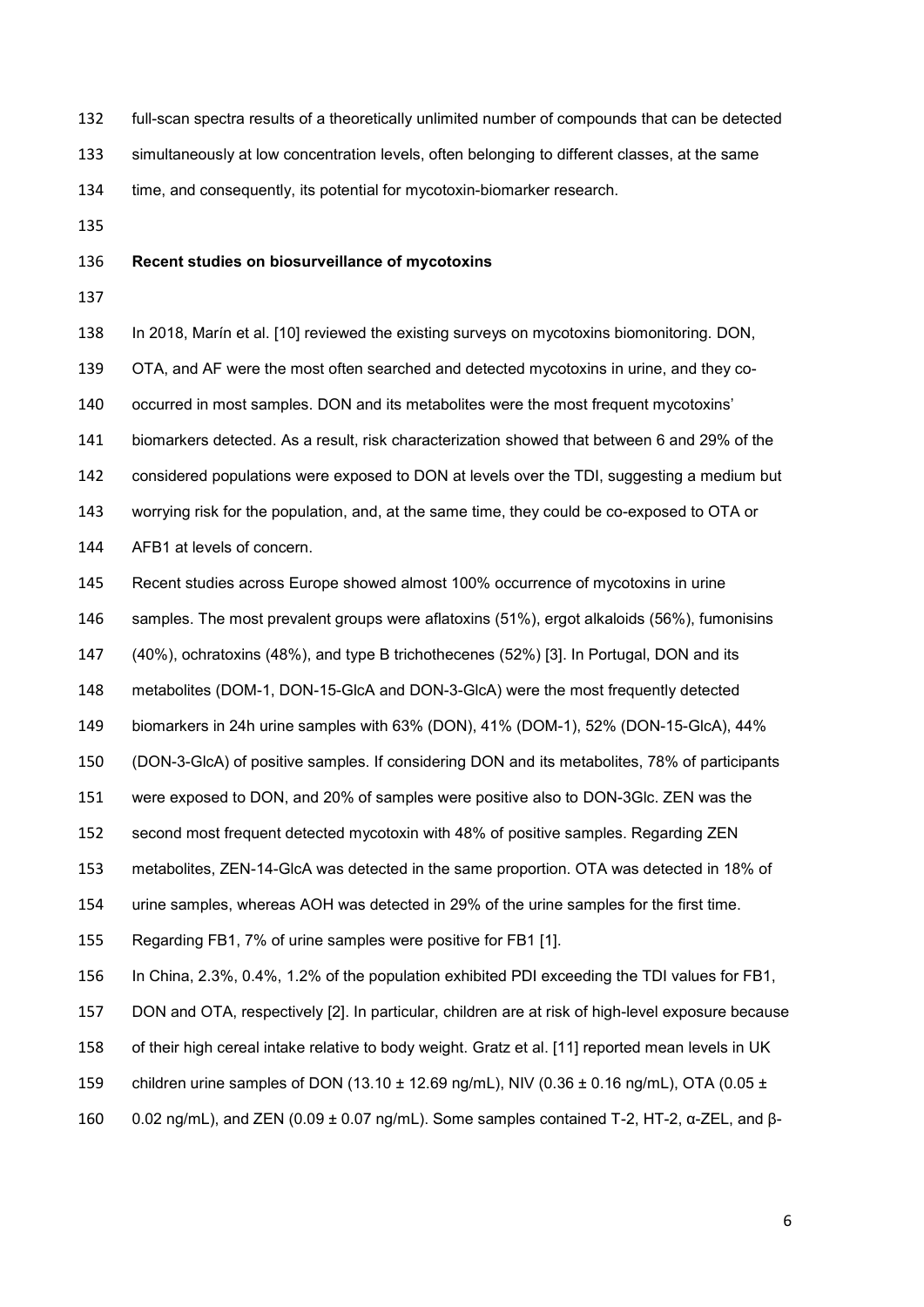- ZEL, but not aflatoxins. Dietary mycotoxin estimation showed that children were frequently
- exposed to levels exceeding the TDI (52 and 95% of cases for DON and OTA).
- Overall, data on the occurrence of mycotoxin biomarkers in human urine indicate high rates of
- 164 dietary exposure to AF, FB, ZEN, and DON, especially in African and Asian countries. Among the
- 165 studies that performed the calculation of probable daily intake based on the urinary levels,
- 166 African countries show worrying levels for FB<sub>1</sub> and DON. In America, only Guatemala presented
- 167 a level of concern with total fumonisin. From Asia, the worrying level was presented in China,
- 168 with more than half of the samples above the tolerable level for DON, and in European
- 169 countries, the DON also shows levels of concern [].
- 
- Regarding biomarkers co-occurrence, improved methods have led to up to 13 individual targets
- co-detected, with a mode of 5 co-detections in 18% of samples, and only 4% returning a single
- detection [3]. *Fusarium* toxins and OTA have been shown to co-occur [12], for example, the
- combinations DON-ZEN-OTA and DON-ZEN-FB1-OTA co-occurred in 38 and 52% of urine
- analysed samples [13].
- 

### **Application of mycotoxin biomarkers in epidemiological studies**

Exposure assessment in epidemiological studies remains as a key bias domain, prompting for

reliable and accurate methods reflecting the true individual exposure during the window of

- interest. For that reason, the use of exposure biomarkers has become the gold-standard
- method for environmental chemicals and food contaminants in epidemiology.

Epidemiological research on specific mycotoxins have already provided a list of notorious

- studies encouraging the application of biomarkers in observational settings, especially for
- aflatoxins, the most studied group. For instance, the body of epidemiological evidence gathered
- by the International Agency for Research on Cancer (IARC) to evaluate the associations
- between AFB1 and hepatocellular carcinoma, included 7 cohort studies tracing AFB1 exposures
- with their metabolite AFM1 in urine, albumin adducts or AF-lysine (AF-lys) in plasma or urinary
- AF 8-oxodeoxyguanosine (AF 8-oxodG) [14]. Some population-based studies have also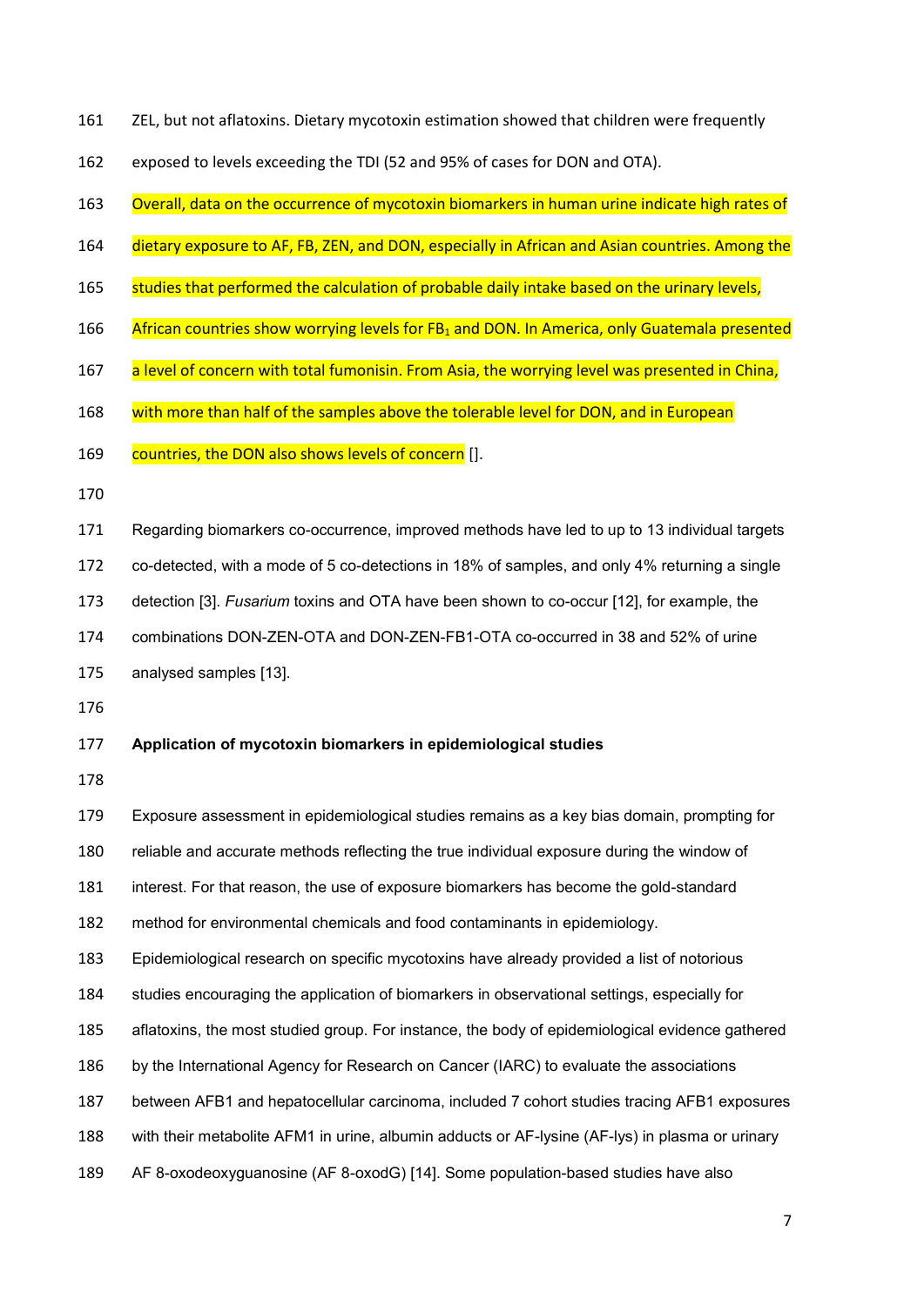successfully implemented the mutation of codon 249 of the TP53 gene (249ser TP53)

measured in plasma DNA as biomarker resulting from AFB1 exposure, supporting the IARC

evaluation [14]. The biomarkers AF-albumin adduct or 249ser TP53 mutation have been also

implemented in 5 epidemiological studies from China, Taiwan, India and Gambia on cirrhosis

- risk, which meta-analysis has revealed positive consistent associations with absence of
- heterogeneity [15].

 Child growth may be impaired by AF or FBs, as revealed by observational studies that applied established biomarkers (AF-albumin and AFB-lys in blood or urinary FB) conducted in sub- Saharan African countries such as Tanzania, Benin, Togo or Gambia. On this basis, a novel study design based on a community-based cluster randomized trial has been recently proposed to assess the causal associations between AF and growth of infants from central Tanzania [16]. The exposure of mycotoxins has also been associated with the impairment of pregnancy outcomes in humans, despite the limited number and quality of published studies recently appraised elsewhere [17]. Interestingly, most studies included in the mentioned systematic review used biomarker-based approaches, including AF in blood or the postpartum sphinganine:sphingosine ratio in maternal serum as biomarker of FB exposure. Biomarkers of OTA and CIT in blood and urine, respectively, have been used to explore whether carcinogenic 207 and nephrotoxic mycotoxins may contribute to kidney diseases in a small Czech cohort of patients. Despite the lack of control population, the authors did not notice major differences with published data in the general healthy population [18]. A recent pilot case-control study conducted in Tunisia implemented a multi-mycotoxin detection LC-MS/MS approach for the characterization of PAT and CIT in plasma and urine from 50 patients with colorectal cancer and 50 respective controls [19]. Despite CIT was found in most urine samples, no statistical differences were found between cases and controls.

# **Mycotoxin biomarkers in exposome-health studies**

The 'exposome' concept has evolved during the last 15 years as a novel paradigm to better

characterize the role of environment in disease risk during the lifetime, complementing the

genomic influences [20]. In practice, the new paradigm translates into more comprehensive and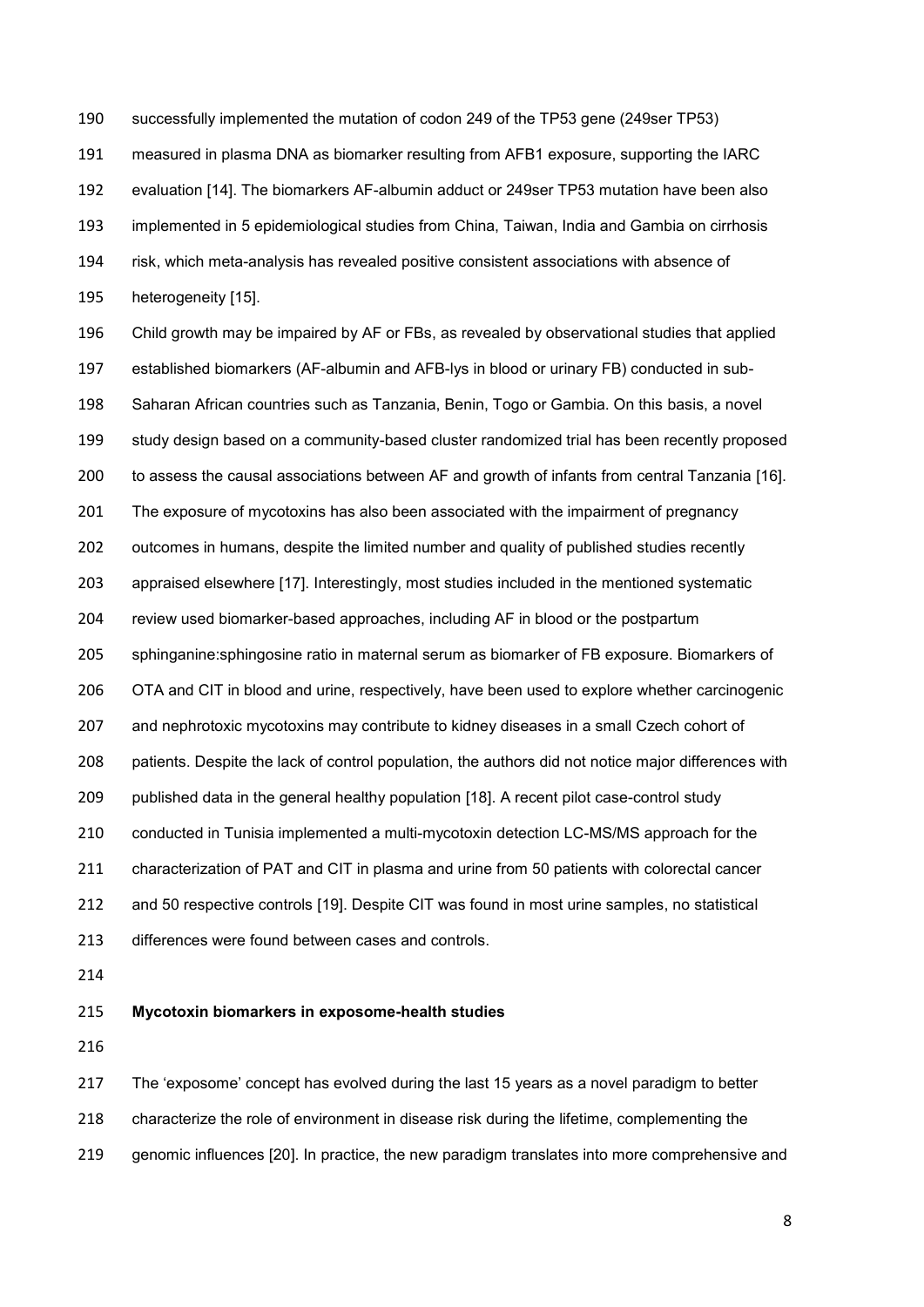exposure-agnostic approaches to identify environmental exposures and their endogenous metabolic fingerprint. In other words, the traditional hypothesis-driven approaches, targeting few exposures or chemicals, are replaced by large panels of exposure candidates. To tackle the exposome challenge and analogously to the genomic field, environment-wide association studies (EWAS) have been appearing during the last decade applied to metabolic diseases, preterm birth, reproductive function, or cancer, among others [21]. This conception realigns the epidemiological design around the individual profiling and its exposure-disease continuum of biomarkers, boosting the hypothesis generation from the order of some few exposures to large panels of hundreds or thousands. The novel generation of (ultra) high resolution mass spectrometers (U/HRMS) are favouring this transformative process in biomonitoring, enhancing consolidated targeted approaches with suspect or non-targeted workflows [22]. Some inspiring proof-of-concept studies have demonstrated the capabilities of HRMS approaches to screen chemical hazards in biological samples (serum and breast milk), with sufficient sensitivity and selectivity to identify low abundant xenoestrogens, including mycotoxins [23]. However, the published EWAS approaches still favour the conventional targeted approaches, establishing a panel of priority chemicals to screen based on prior knowledge, biospecimens availability, or 236 cost, which in all cases has neglected the role of mycotoxins [24]. Since the exposome concept 237 was first coined in 2005 by the visionary mycotoxin researcher Christopher Wild, the scientific 238 community has delivered an exponentially growing number of publications translating the 239 concept and its applicability to different scientific disciplines. For instance, up to date (13 240 October 2020) the keyword 'exposome' retrieved a total of 806 hits in Pubmed. Nonetheless, if 241 we refine the search adding the keyword 'mycotoxin', the list of references dramatically falls to 242 17 with no applied observational studies, highlighting the mycotoxin research gap. Geographic 243 area of residence, air pollution, dietary habits or lifestyle, account for relevant external variables 244 shaping the lifetime exposome of individuals. Nonetheless, considering the high toxicity and 245 relevant exposure of mycotoxins, especially in low-income countries, it is likely that a relevant 246 number of fungal toxins may have a relevant role in the human exposome [10]. The examples mentioned in the previous section illustrate the successful applicability of validated mycotoxin biomarkers in observational research using conventional methods targeting

specific toxins. Nonetheless, there is an urgent need that mycotoxins catch the attention of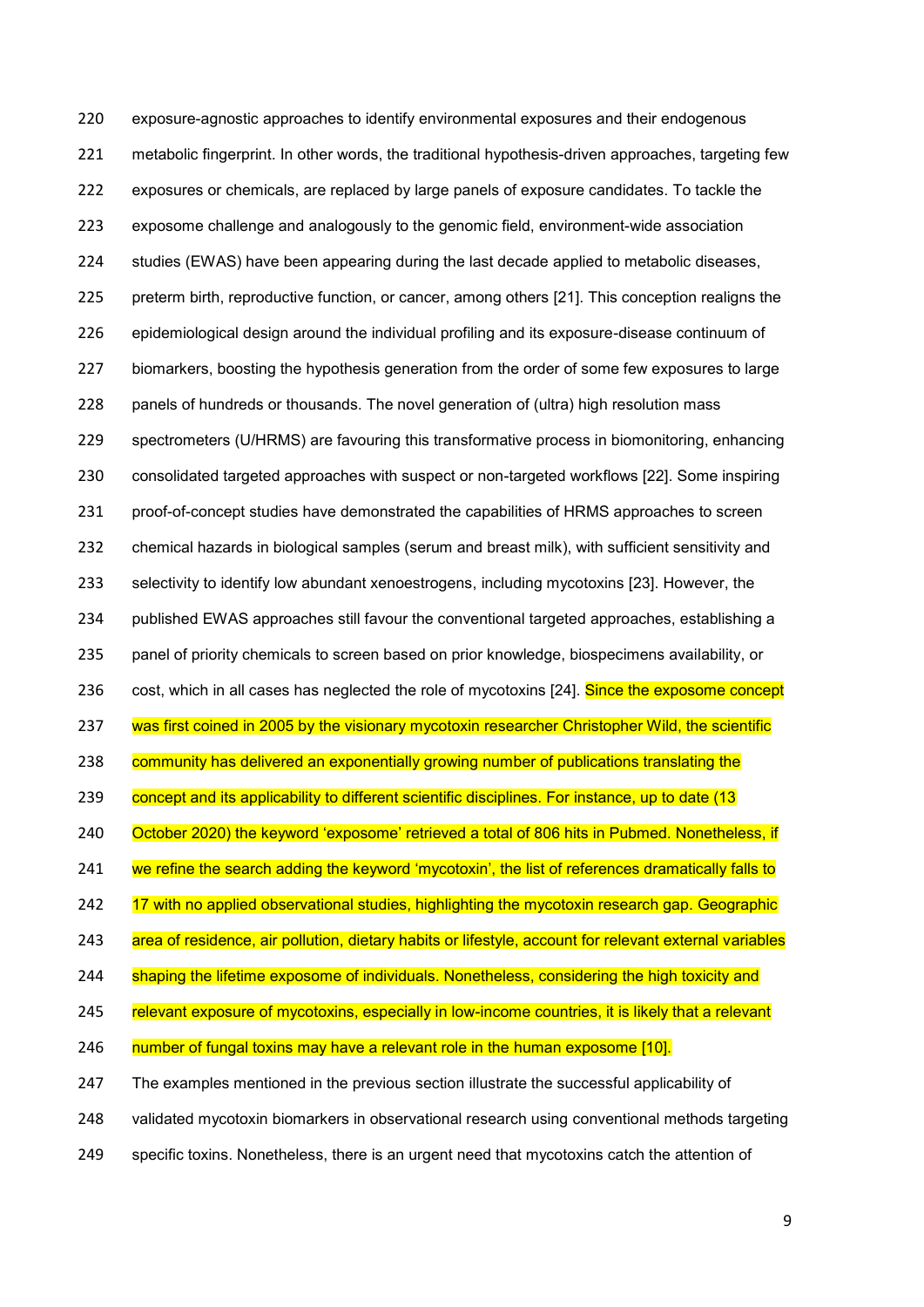mainstream epidemiological researchers, especially those intending to develop exposome- based approaches in pathologies and populations where mycotoxins may represent a concern. Mycotoxins have been identified as a health risk priority in developing countries, where food control policies are scarce and traditional cereal-based diets dominate the nutritional intake for the majority of the population [24]. A high level of concern was concluded for the main mycotoxins consumed in Benin, Cameroon, Mali, and Nigeria, included in the unprecedented total diet study conducted in sub-Saharan Africa [25]. For risk assessment purposes, a final list of 24 chemicals with reliable toxicological data to derive health-based guidance values were retained, of which 7 were mycotoxins. The risk characterization highlighted the high health concern derived from exposure to AFB1, FB, OTA and CIT, especially in Benin, Cameroon and Nigeria. Limited resources for public health and epidemiological research in these low income areas may justify the lack of observational research on mycotoxins [26]. Nonetheless, epidemiological research has also been overlooked in developed countries despite the fact that dietary exposure to mycotoxins such as OTA, DON or T-2 toxins is widespread and may even pose health risks among certain population clusters. The French ANSES expert panel showed in the infant French Total Diet Study that 5 to 10 % of infants (5-12months) may exceed the health-based guidance values for T-2 and HT-2 toxins and 7.5-27% of 5-month or older children would exceed the safety levels for DON [27]. It is noteworthy that in Western countries low- levels of mycotoxins are likely to occur in mixtures with other environmental chemicals such as bisphenol A or polycyclic aromatic hydrocarbons, whose combined effects are unknown [10] 

### **Conclusion**

 In the last few years, risk characterisation studies based on internal exposure have been preferred over those based on external exposure assessment. In general, there is a discrepancy between internal and external exposure assessments [3], with more accurate estimates derived from internal biomarkers. Mycotoxins vary widely in rates of intestinal absorption which may be further affected by co-exposures with other mycotoxins, or even varying dietary composition [28]. Hence, there is need to accurately predict the intestinally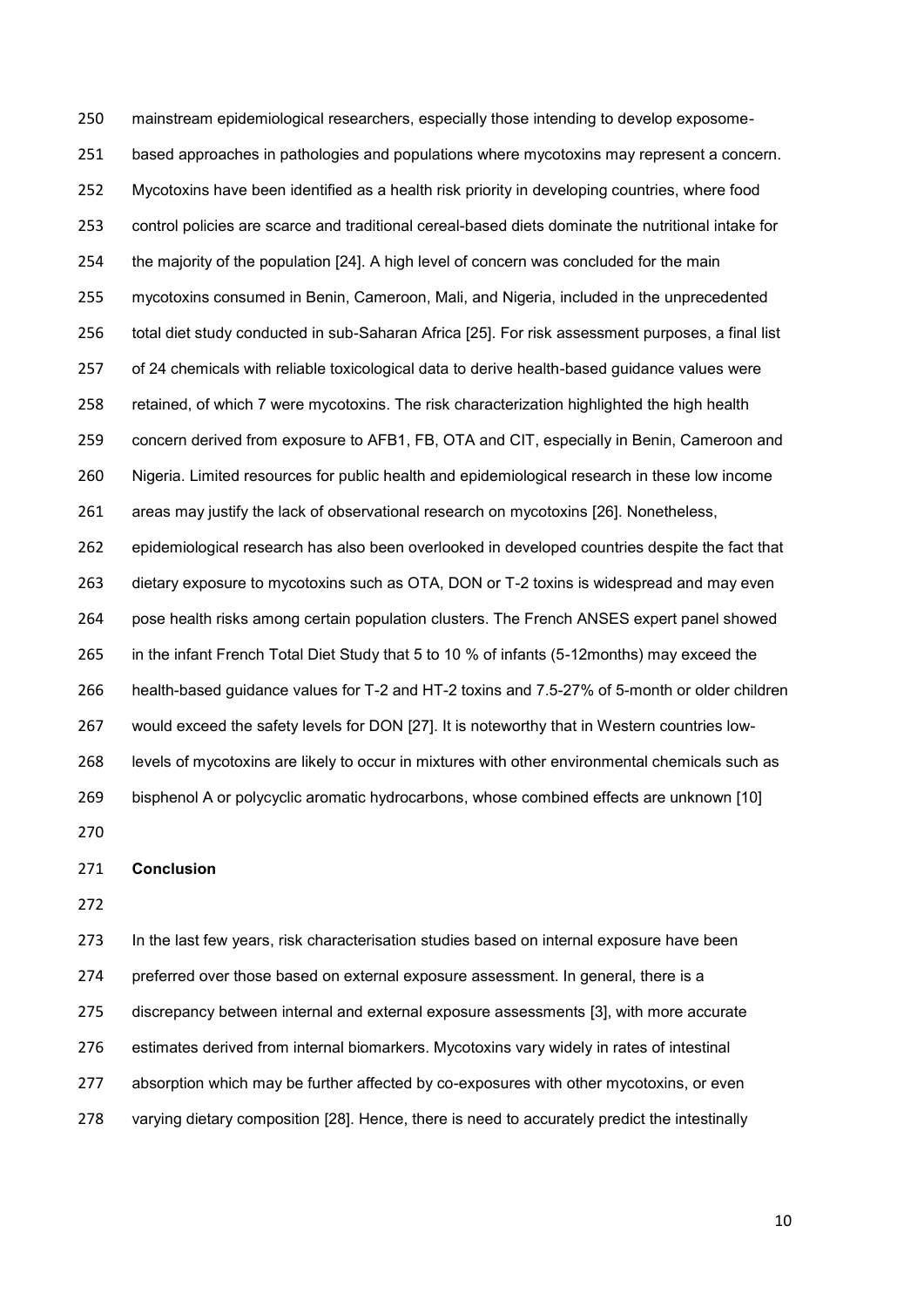| 279 | absorbed fraction of oral mycotoxin intake for suitable assessments of risk associated with       |
|-----|---------------------------------------------------------------------------------------------------|
| 280 | mycotoxin contamination [29].                                                                     |
| 281 | Ten years later since Christopher Wild raised attention on mycotoxins as 'a largely ignored       |
| 282 | health issue' [26], fungal toxins remains largely ignored. Nonetheless, the current technological |
| 283 | HRMS scene and emerging consortiums on exposome-health research represent a unique                |
| 284 | opportunity to bring mycotoxins into more mainstream areas. To move forward, it is fundamental    |
| 285 | to establish solid bridges between concerned disciplines such as epidemiology, statistics,        |
| 286 | mycotoxicology and biomonitoring, especially for those diseases and populations where             |
| 287 | mycotoxins may be relevant.                                                                       |
| 288 |                                                                                                   |
| 289 | <b>Declaration of interest</b>                                                                    |
| 290 |                                                                                                   |
| 291 | None                                                                                              |
| 292 |                                                                                                   |
| 293 | <b>Acknowledgements</b>                                                                           |
| 294 |                                                                                                   |
| 295 | The authors thank the Spanish Ministry of Science and Innovation (project AGL2017-87755-R)        |
| 296 | for funding.                                                                                      |
| 297 |                                                                                                   |
|     |                                                                                                   |
| 298 | <b>References</b>                                                                                 |
| 299 | Papers of particular interest, published within the period of review, have been highlighted as:   |
| 300 | * of special interest                                                                             |
| 301 | ** of outstanding interest                                                                        |
| 302 |                                                                                                   |
| 303 | [1] Martins C, Vidal A, De Boevre M, De Saeger S, Nunes C, Torres D, Goios A, Lopes C,            |
| 304 | Assunção R, Alvito P: Exposure assessment of Portuguese population to multiple                    |
| 305 | mycotoxins: The human biomonitoring approach. Int J Hyg Envir Heal 2019, 222: 913-                |
| 306 | 925.                                                                                              |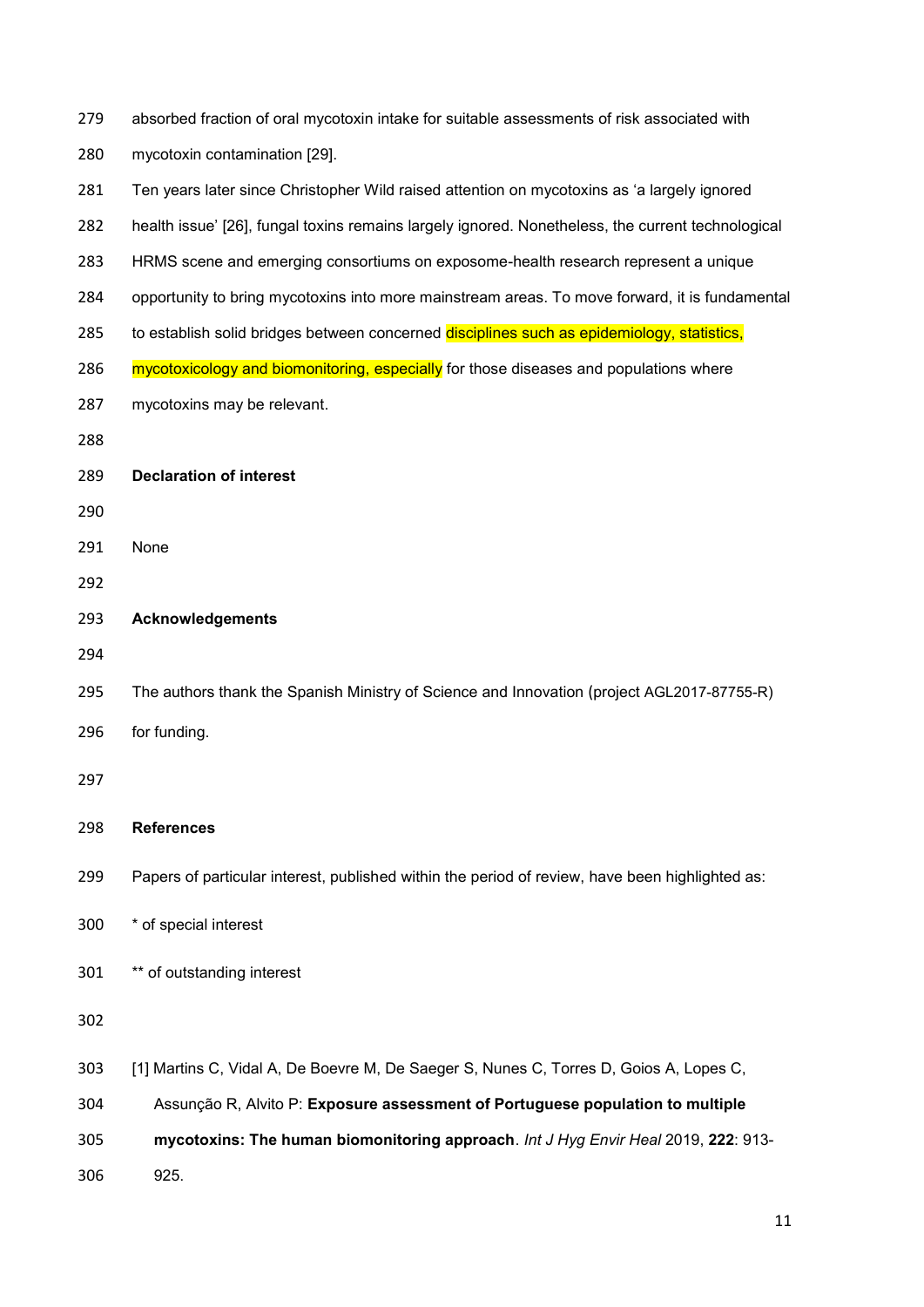- [2] Fan K, Xu J, Jiang K, Liu X, Meng J, Di Mavungu JD, Guo W, Zhang Z, Jing J, Li H, Yao B,
- Li H, Zhao Z, Han Z: **Determination of multiple mycotoxins in paired plasma and urine**
- **samples to assess human exposure in Nanjing, China**. *Environ Pollut* 2019, **248**: 865-
- 873.
- [3] \* De Ruyck K, Huybrechts I, Yang S, Arcella D, Claeys L, Abbeddou S, De Keyzer W, De
- Vries J, Ocke M, Ruprich J, De Boevre M, De Saeger S: **Mycotoxin exposure**
- **assessments in a multi-center European validation study by 24-hour dietary recall and**
- **biological fluid sampling**. *Environ Int* 2020, **137**: 105539.
- This is an in-depth study which, for a given population, included data for different multi-mycotoxin internal
- and external exposure, where internal exposure was assessed in terms of both mycotoxin concentrations in
- serum and urine, which showed correlation for trichothecenes and zearalenone.
- [4] Warth B, Braun D, Ezekiel CN, Turner PC, Degen GH, Marko D: **Biomonitoring of**
- **Mycotoxins in Human Breast Milk: Current State and Future Perspectives**. *Chem Res*
- *Toxicol* 2016, **29**: 1087-1097.
- [5] Braun D, Ezekiel CN, Marko D, Warth B: **Exposure to Mycotoxin-Mixtures via Breast**
- **Milk: An Ultra-Sensitive LC-MS/MS Biomonitoring Approach**. *Front Chem* 2020, **19**: 423.
- [6] Gracia-Lor E, Rousis NI, Hernández F, Zuccato E, Castiglioni S: **Wastewater-Based**
- **Epidemiology as a Novel Biomonitoring Tool to Evaluate Human Exposure to**
- **Pollutants.** *Environ Sci Technol* 2018, **52**: 10224-10226.
- [7] Šarkanj B, Ezekiel CN, Turner PC, Abia WA, Rychlik M, Krska R, Sulyok M, Warth B: **Ultra-**
- **sensitive, stable isotope assisted quantification of multiple urinary mycotoxin**
- **exposure biomarkers**. *Anal Chim Acta* 2018, **1019**: 84-92.
- [8] Liu Z, Zhao X, Wu L, Zhou S, Gong Z, Zhao Y, Wu Y: **Development of a sensitive and**
- **reliable UHPLC-MS/MS method for the determination of multiple urinary biomarkers of**
- **mycotoxin exposure.** *Toxins* 2020, **12**: 193.
- [9] \*\* Vidal A, Mengelers M, Yang S, De Saeger S, De Boevre M: **Mycotoxin Biomarkers of**
- **Exposure: A Comprehensive Review.** *Compr Rev Food Sci F* 2018, **17**: 1127-1155.
- This outstanding review points out the potential of new instrumental analysis techniques for improvement of
- biomarker studies, and analyses *in vitro* and *in vivo* mycotoxin metabolism studies in relation to biomarkers of
- exposure.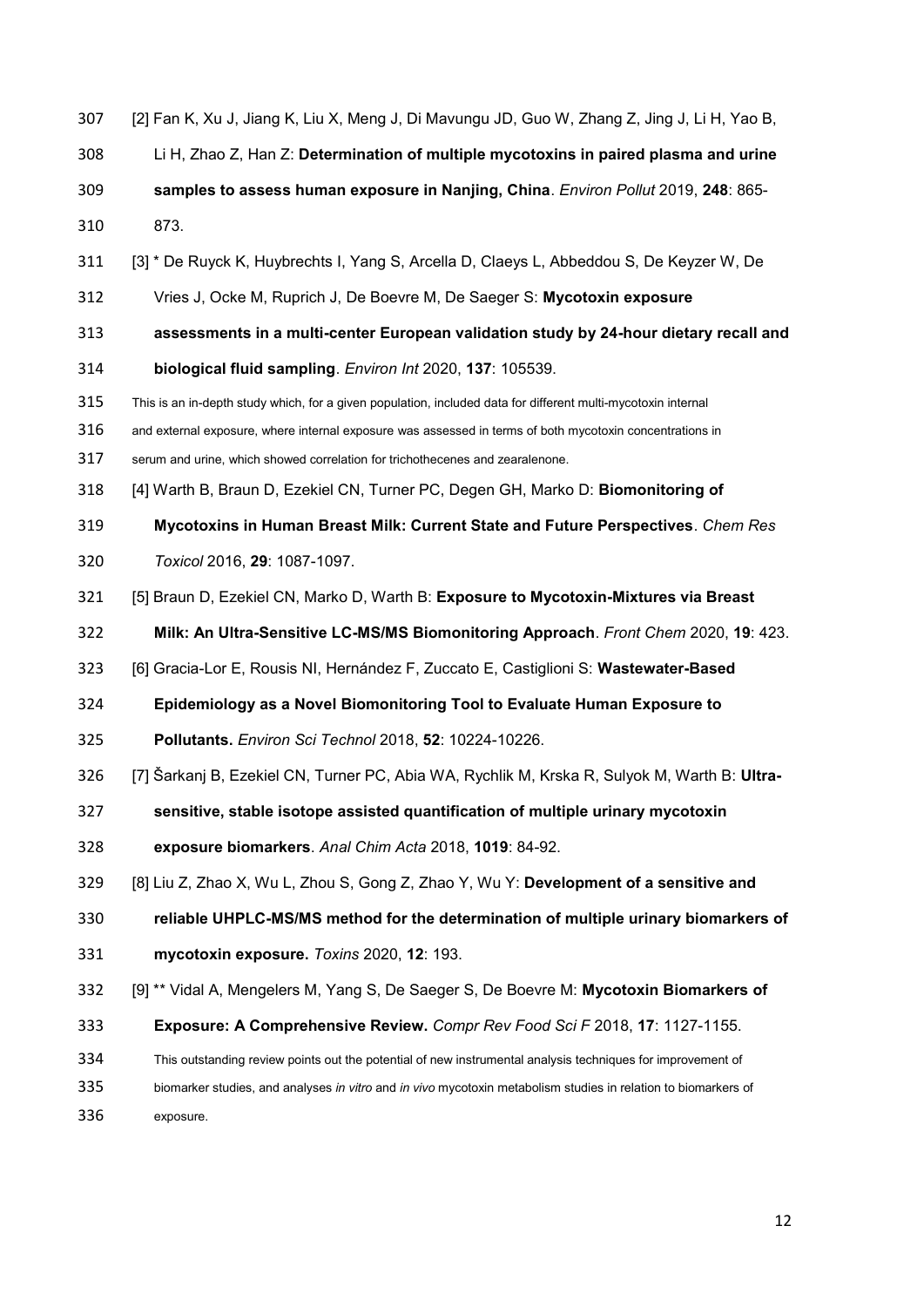- [10] Marín S, Cano-Sancho G, Sanchis V, Ramos AJ: **The role of mycotoxins in the human**
- **exposome: Application of mycotoxin biomarkers in exposome-health studies.** *Food Chem Toxicol* 2018, **121**: 504-518.
- [11] Gratz SW, Currie V, Duncan G, Jackson D: **Multimycotoxin Exposure Assessment in UK Children Using Urinary Biomarkers - A Pilot Survey**. *J Agric Food Chem* 2020, **68**: 351-357.
- [12] Wallin S, Gambacorta L, Kotova N, Warensjö Lemming E, Nälsén C, Solfrizzo M, Olsen M: **Biomonitoring of concurrent mycotoxin exposure among adults in Sweden through urinary multi-biomarker analysis**. *Food Chem Toxicol* 2015, **83**: 133-139
- [13] Solfrizzo M, Gambacorta L, Visconti A: **Assessment of multi-mycotoxin exposure in southern Italy by urinary multi-biomarker determination**. *Toxins* 2014, **6**: 523-538.
- [14] IARC: A review of human carcinogens. Part F: Chemical agents and related occupations /
- IARC Working Group on the Evaluation of Carcinogenic Risks to Humans (2009: Lyon, France).
- [15] Mekuria AN, Routledge MN, Gong YY, Sisay M: **Aflatoxins as a risk factor for liver cirrhosis: a systematic review and meta-analysis.** *BMC Pharmacol Toxicol* 2020, **21**:
- 39.

[16] Phillips E, Ngure F, Smith LE, Makule E, Turner PC, Nelson R, Kimanya M, Stoltzfus R,

Kassim N: **Protocol for the trial to establish a causal linkage between mycotoxin** 

- **exposure and child stunting: a cluster randomized trial**. *BMC Public Health* 2020, **20**: 598.
- [17] Kyei NNA, Boakye D, Gabrysch S: **Maternal mycotoxin exposure and adverse**

**pregnancy outcomes: a systematic review**. *Mycotox Res* 2020, **36**: 243-255.

[18] Malir F, Louda M, Ostry V, Toman J, Ali N, Grosse Y, Malirova E, Pacovsky J, Pickova D,

- Brodak M, Pfohl-Leszkowicz A, Degen GH: **Analyses of biomarkers of exposure to nephrotoxic mycotoxins in a cohort of patients with renal tumours**. *Mycotox Res*
- 2019, **35**: 391-403.
- [19] Ouhibi S, Vidal A, Martins C, Gali R, Hedhili A, De Saeger S, De Boevre M: **LC-MS/MS methodology for simultaneous determination of patulin and citrinin in urine and**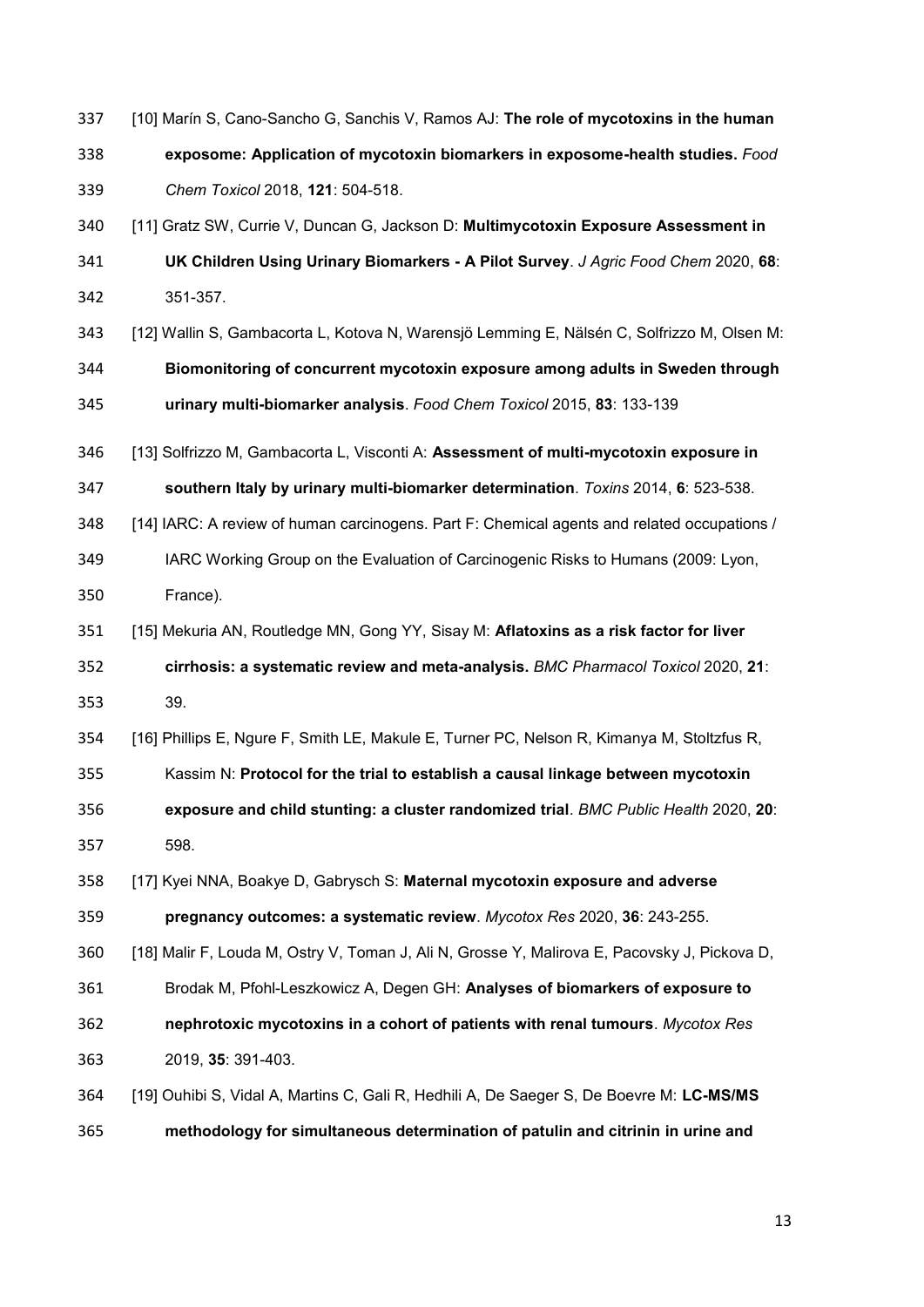**plasma applied to a pilot study in colorectal cancer patients.** *Food Chem Toxicol* 2020, **136**: 110994. [20] Vermeulen R, Schymanski EL, Barabási AL, Miller GW: **The exposome and health: Where chemistry meets biology**. *Science* 2020, **367**: 392-396. [21] Zheng Y, Chen Z, Pearson T, Zhao J, Hu H, Prosperi M: **Design and methodology challenges of environment-wide association studies: A systematic review**. *Environ Res* 2020, **183:** 109275. [22] Pourchet M, Debrauwer L, Klanova J, Price EJ, Covaci A, Caballero-Casero N, Oberacher H, Lamoree M, Damont A, Fenaille F, Vlaanderen J, Meijer J, Krauss M, Sarigiannis D, Barouki R, Le Bizec B, Antignac JP: **Suspect and non-targeted screening of chemicals of emerging concern for human biomonitoring, environmental health studies and support to risk assessment: From promises to challenges and harmonisation issues**. *Environ Int* 2020, **139**: 105545. [23] \*\* Preindl K, Braun D, Aichinger G, Sieri S, Fang M, Marko D, Warth B: **A Generic Liquid Chromatography-Tandem Mass Spectrometry Exposome Method for the Determination of Xenoestrogens in Biological Matrices**. *Anal Chem* 2019, **91**: 11334- 11342. This study represents a first proof-of-concept on the feasibility and applicability of comprehensive analytical methods based on mass spectrometry to quantify mycotoxins concurrent with other environmental pollutants in biological matrices. [24] Wild CP: **Aflatoxin exposure in developing countries: the critical interface of agriculture and health**. *Food Nutr. Bull.* 2007, **28**: S372–S380. [25] \*\*Ingenbleek L, Verger P, Gimou MM, Adegboye A, Adebayo SB, Hossou SE, Koné AZ, Jazet E, Dzossa AD, Ogungbangbe J, Dansou S, Diallo ZJ, Jitaru P, Guérin T, Lopes- Pereira L, Hu R, Sulyok M, Krska R, Marchand P, Le Bizec B, Eyangoh S, Kamanzi J, Ouattara B, Merten C, Lipp M, Clarke R, Leblanc JC: **Human dietary exposure to chemicals in sub-Saharan Africa: safety assessment through a total diet study.** *The Lancet Planetary Health* 2020, **4**: e292-e300. This study represents the first comprehensive safety assessment based on a total diet approach conducted in sub- Saharan Africa highlighting the high occurrence of dietary exposure to mycotoxins together with other environmental chemicals at concerning levels for human health.